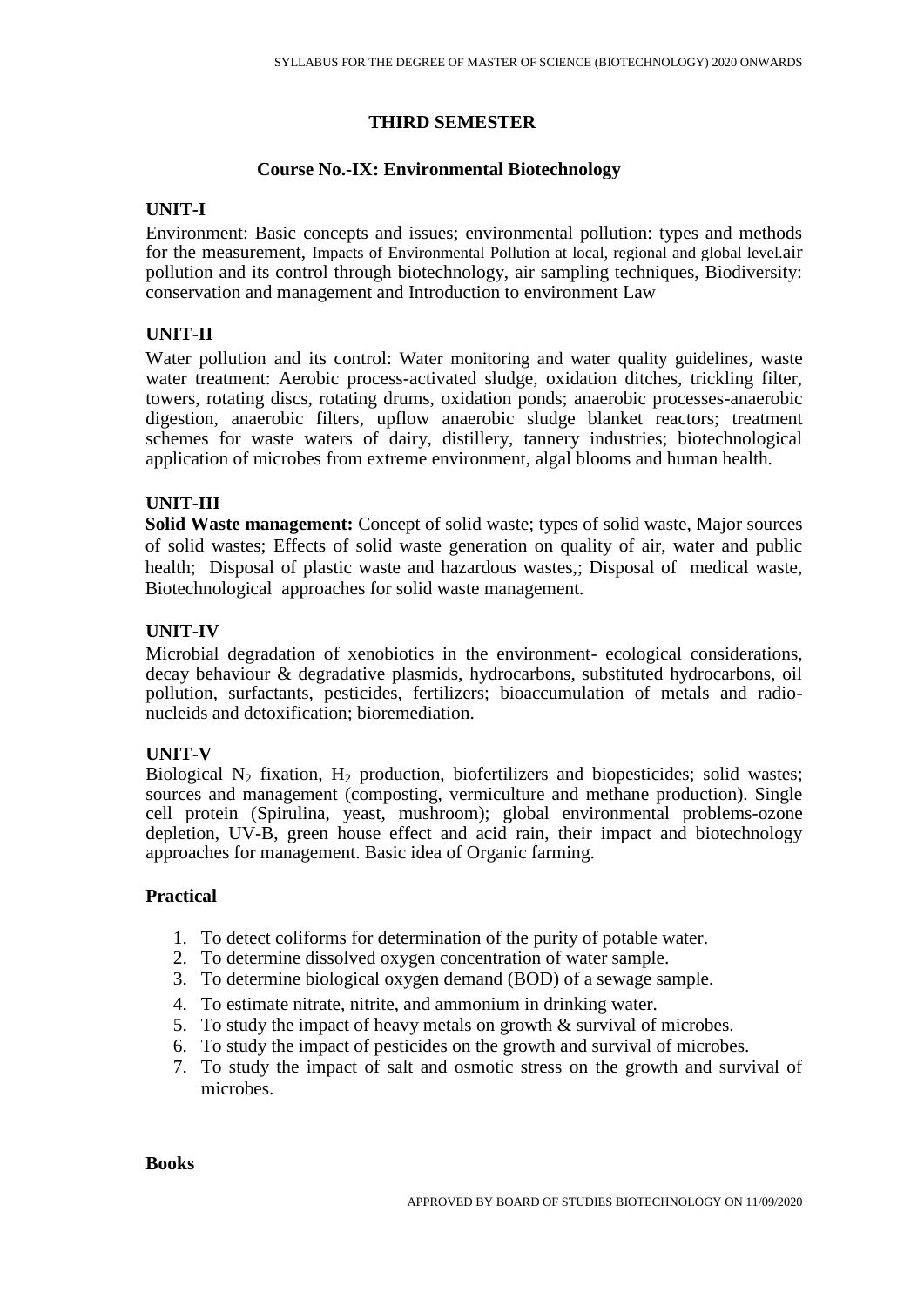- 1. Metcalf and Eddy (1999).Wastewater Engineering- Treatment, disposal and Reuse. Inc., Tata McGraw Hill, New Delhi.
- 2. Moo-Young, M., Comprehensive Biotechnology. (Vol- 4), Pergamon Press, Oxford.
- 3. De, A.K. Environmental Chemistry, Wiley Eastern Ltd., New Delhi.
- 4. Allsopp, D. and K.J. Seal (1986) Introduction to Biodeterioration. ELBS/Edward Arnold, London.
- 5. Thakur, I.S. Environmental Biotechnology Basic concepts and applications (2006) , I K International publications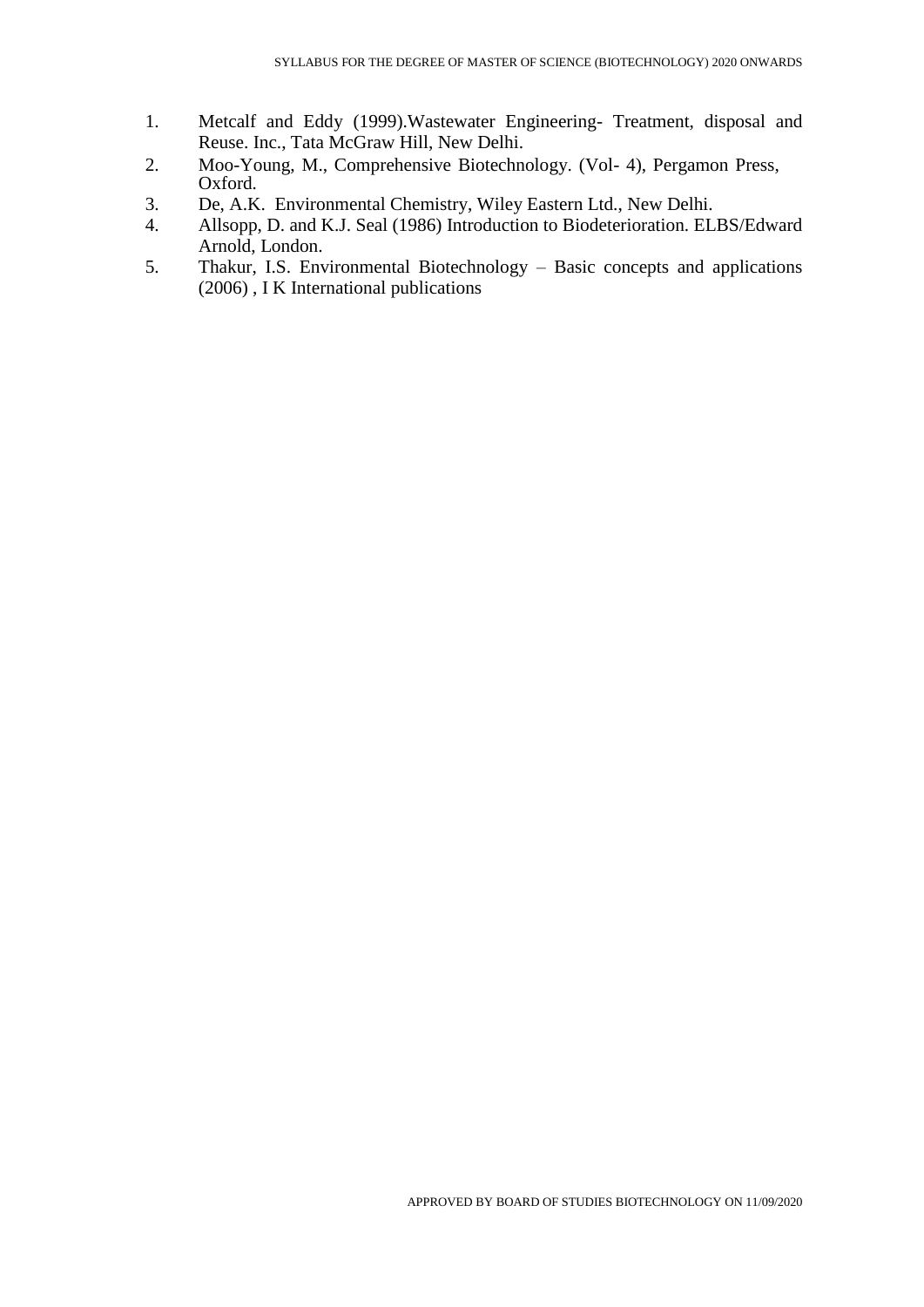## **Course No.-X: Genetic Engineering**

# **UNIT-I**

Scope of genetic engineering, milestones in genetic engineering; RDT:-Basic concept, cloning and gene expression; cloning and patenting of life forms; genetic engineering guidelines; molecular tools and their applications; restriction enzymes, modification enzymes, DNA and RNA markers; nucleic acid isolation and purification, yield analysis.

## **UNIT-II**

Nucleic acid amplification: PCR and its applications; gene cloning vectors: plasmids, bacteriophages, phagemids, cosmids, artificial chromosomes; restriction mapping of DNA fragments and map construction; nucleic acid sequencing; cDNA synthesis and cloning;, reverse transcription, DNA primers, linkers, adaptors and their chemical synthesis; library construction and screening.

## **UNIT-III**

Alternative strategies of gene cloning:- cloning of interacting genes: two-and three hybrid systems, cloning of differentially expressed genes ;Nucleic acid micro array; site-directed mutagenesis and Protein engineering; Northern blot; primer extension; S1 mapping; RNase protection assay; reporter assays, SNP Mapping.

# **UNIT-IV**

Expression strategies for heterologous genes: vector engineering and codon optimization, Host engineering; In vitro transcription and translation, expression of proteins in bacteria, yeast, insects, mammalian, and plant cells; processing of recombinant proteins: purification and refolding, characterization of recombinant proteins, stabilization of proteins; phage display.

# **UNIT-V**

T-DNA and transposon tagging:-role of gene tagging in gene analysis, identification and isolation of genes through T-DNA or transposon; transgenic and gene knockout technologies: targeted gene replacement, chromosome engineering; gene therapy; vector engineering, strategies of gene delivery, gene replacement/gene correction/ gene editing, gene regulation and silencing.

## **Practical**

- 1. To study Isolation of antibiotic resistant bacteria from natural sources.
- 2. To study Preparation of competent cells.
- 3. To isolate plasmid DNA.
- 4. To study Quantitation of nucleic acids.
- 5. To study Restriction mapping of DNA.
- 6. To study Construction of restriction map of plasmid DNA.
- 7. To study amplification of DNA fragments by PCR and comparison with standard DNA.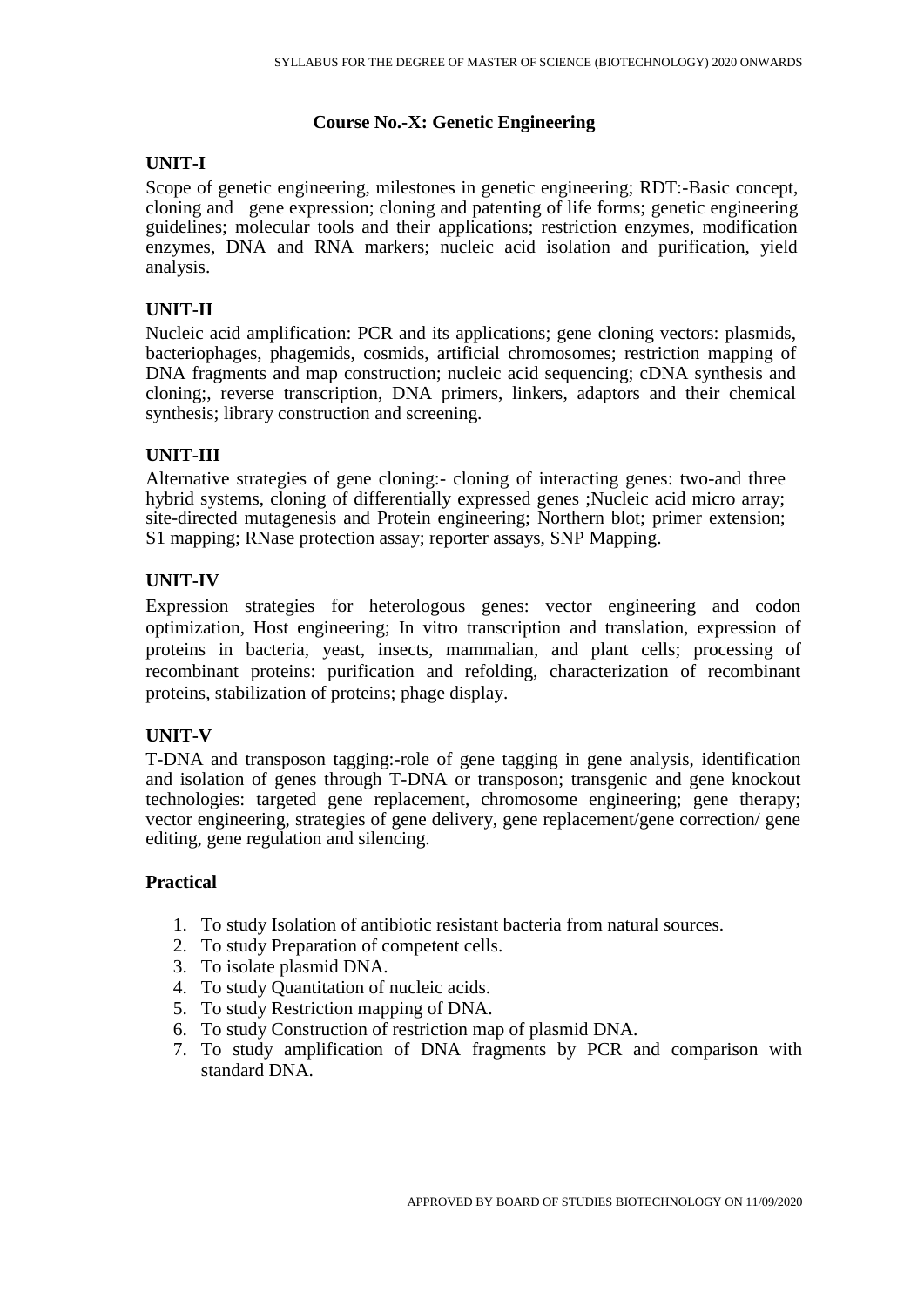#### **Books**

- 1. J. Sambrook , E. F. Fritsch and T. Maniatis, Molecular cloning: A Laboratory Manual,. Cold Spring Harbor Laboratory Press, New York.
- 2. D. M. Glover and B. D. Hames, DNA Cloning: A practical Approach, IRLPress, Oxford,
- 3. P. B. Kaufman, W. Wu. D. Kim and L. J. Cseke, Molecular and Cellular Methods in Biology and Medicine, CRC Press, Florida,
- 4. S.L. Berger and A. R. Kimmel, Methods in Enzymology (Vol. 152), Guide to Molecular Cloning Techniques, Academic Press, Inc. San Diego,
- 5. D.V. Goeddel, Methods in Enzymology (Vol.185) Gene Expression Technology, Academic Press, Inc. San Diego.
- 6. D. A. Mickloss and G. A. Freyer, DNA Science. A First Course In Recombinant Technology, Cold Spring Harbor Laboratory Press, New York,
- 7. S.B. Primrose, Molecular Biotechnology  $(2^{nd}$  Edn.), Blackwell Scientific Publishers, Oxford.
- 8. J. A. Davies and W. S. Reznikoff. Milestones in Biotechnology, Classic Papers in Genetic Engineering, Butterworth- Heinemann, Boston,
- 9. M. R. Walker and R. Rapley. Route Maps in Gene Technology, Blackwell Science Ltd. Oxford
- 10. S. M. Kingsman and A. J. Kingsman. Genetic Engineering; An Introduction to gene analysis and exploitation in eukaryotes, Blackwell Scientific Publications, Oxford.
- 11. B. J. Glick, J. J. Pasternak and Patten C. L., Molecular Biotechnology: Principles and Application of Recombinant DNA, American Society for Microbiology Press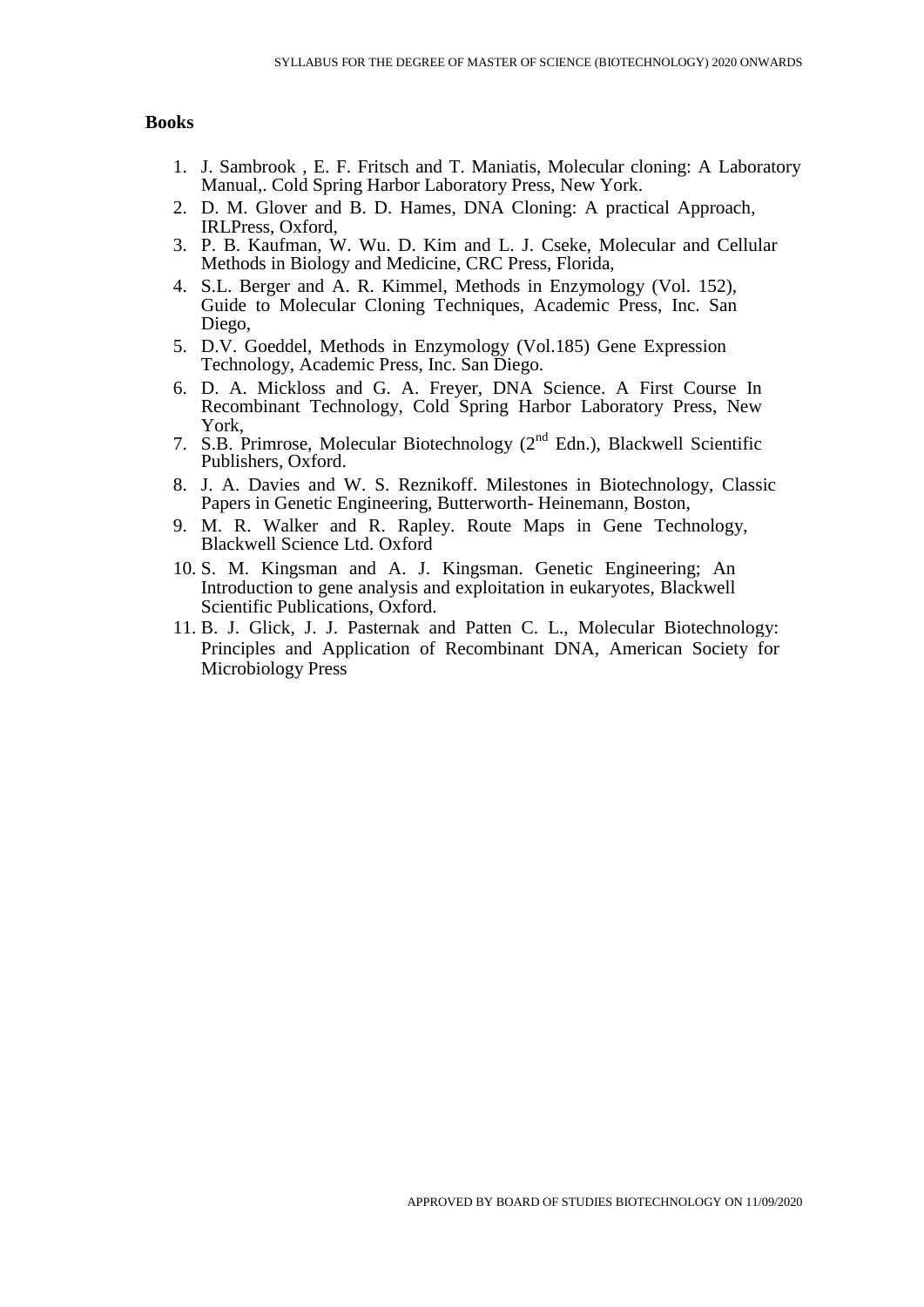## **Course No. XI: Plant Biotechnology**

# **UNIT-I**

Introduction to plant cell and tissue culture: tissue culture media (composition and preparation), initiation and maintenance of callus and suspension culture. Regeneration through organogenesis and somatic embryogenesis; transfer and establishment of whole plant in soil; embryo culture and embryo rescue; anther, pollen and ovary culture for production of haploid plants and homozygous diploid lines; Cryopreservation for germplasm conservation; protoplast isolation, culture and fusion; Selection of hybrid cells and regeneration of hybrid plant; symmetric and asymmetric cybrids; germplasm conservation, virus free plants.

# **UNIT-II**

Cloning vectors for transformation in higher planst: *Agrobacterium tumefaciens* ,Ti and Ri plasmids, basis of tumor formation, hairy root, mechanisms of DNA transfer, role of virulence genes. Viral vectors and their application, direct gene transfer: particle bombardment, electro poration, microinjection. Transformation of monocots; transgene stability and gene silencing, selection of clones. Expression of cloned genes: genetic markers, reporter genes, Gus assay.

# **UNIT-III**

Application of plant transformation for productivity and performance: herbicide resistance (phosphnoinothricin, glyphosate, sulfonylurea, atrazine), insect resistance (Bt. endotoxin genes, Non-Bt like proteinase inhibitors ,alpha amylase inhibitor), virus resistance (Coat protein mediated protection (CPMP), nucleocapsid gene), Disease resistance (anti fungal proteins: chitinase, 1-3 beta glucanase), ribosome inactivating proteins (RIP), thionins, pathogenesis related (PR) proteins, nematode resistance, abiotic stress (salt tolerance); post harvest losses, long shelf life of fruits and flowers, use of ACC synthase, polygalacturanase, ACC oxidase,. carbohydrate composition and concentration during storage. ADP glucose pyrophosphatase.

# **UNIT-IV**

Chloroplast transformation: advantages, vectors, success with tobacco and potato; Metabolic engineering and industrial products; plant secondary metabolites, control mechanism and manipulation of phenyl propanoid pathway, Shikimate pathway, alkaloids, industrial enzymes; biodegradable plastics. Polyhydroxybutyrate, therapeutic proteins; lysosomal enzymes, antibodies, edible vaccines, purification strategies: oleosin partitioning technology.

# **UNIT-V**

Molecular markers related to plant breeding: RFLP maps, Linkage analysis, RAPD markers, STS, microsatellites, SCAR (sequence characterized amplified region), AFLP, QTL of crops with suitable examples.

Molecular assisted selection; arid and semi- arid plant biotechnology, green house and green- home technology, Concept and Applications of Hydroponics

# **Practical**

- 1. To prepare media for plant tissue culture.
- 2. To perform surface sterilization of explant.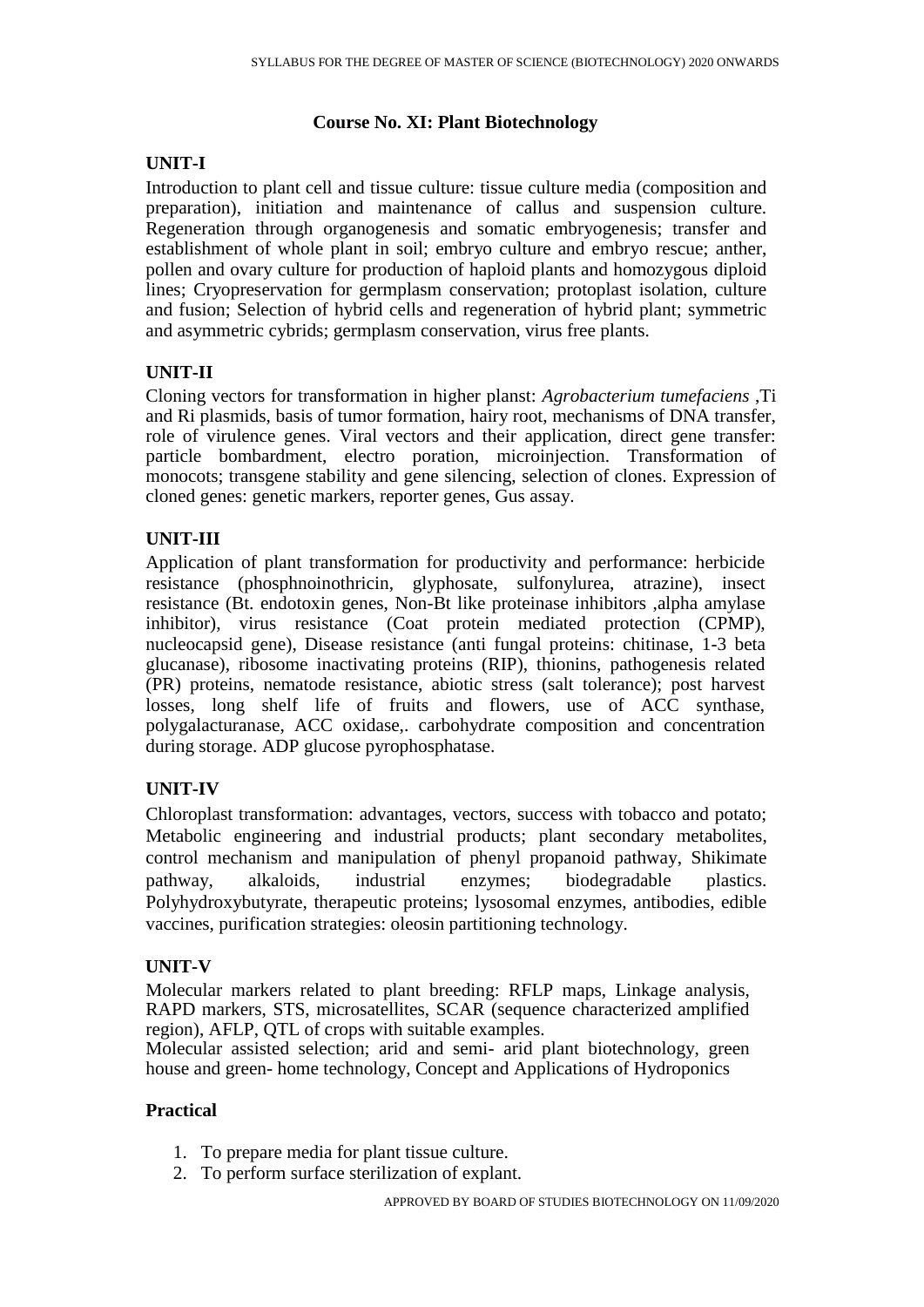- 3. To perform organ culture of given explants.
- 4. To study Regeneration of whole plant through Callus culture.
- 5. To isolate and culture protoplast from given plant cell.
- 6. To perform Anther culture for production of haploid plants.
- 7. To isolate DNA from plant leaves.

#### **Books**

.

- 1. Hammond J., McGarvey P. and Yusibov V. (Eds.), Plant Biotechnology. SpringerVerlag,
- 2. Fu T.J., Singh G. and Curtis W.R. (Eds). Plant Cell and Tissue Culture for the Production of Food Ingredients, Kluwer Academic/Plenum Press.
- 3. Chawla H.S Plant Biotechnology, International Book Distributing Company. 4. Henry R.J. Practical Application of Plant Molecular Biotechnology. Chapman and Hall.
- 5. Gupta P.K. Elements of Biotechnology. Rastogi and Co. Meerut.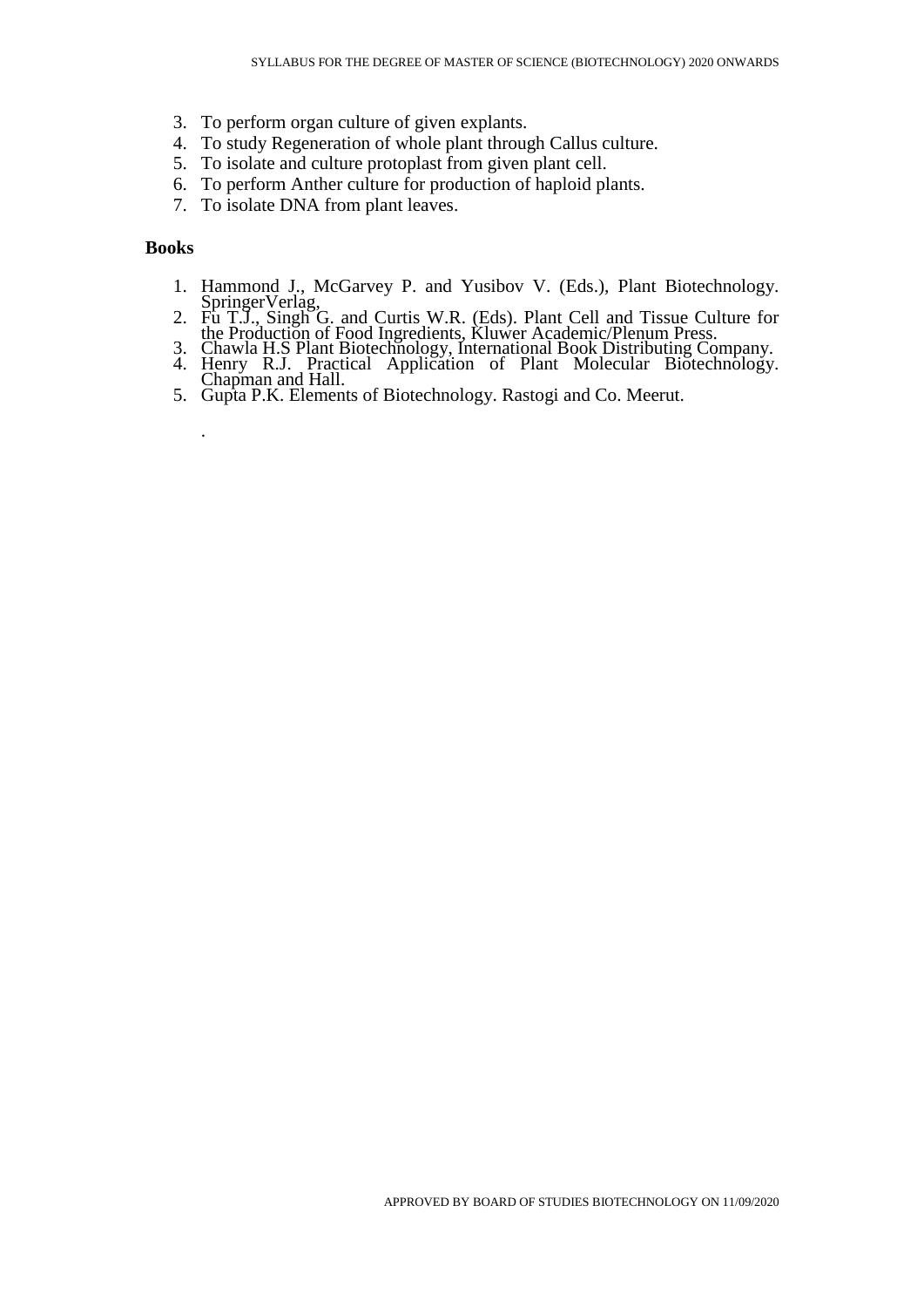## **Course No. XII: Bioprocess Engineering and Technology**

## **UNIT-I**

**Biofermentation**: Designing and application, Types of biofermentation, monitoring and control of parameters (pH, oxygen, agitation, temperature, foam etc.), Fermentation Kinetics (product yield, biomass yield and specific growth rate), batch & continuous culture; production medium, raw materials, isolations; maintenance, preservation & improvement of industrial strains.

### **UNIT-II**

**Upstream processing methods, Downstream processing**: Filtration of fermentation broths, ultra-centrifugation, recovery of biological products by distillation, superficial fluid extraction. Comparison of Up-stream processing and Downstream processing methods

## **UNIT-III**

**Industrial production of solvents**: Ethyl alcohol, citric and acetic acids; enzymes; amylases, proteases, cellulases; vitamins: vitamin  $B_{12}$ , vitamin C, antibiotics (penicillin, streptomycin, tetracycline and griseofulvin). Microbes in petroleum industry (oil recovery); immobilized cells & enzymes.

## **UNIT-IV**

**Microbes in food processing**: Microbes and their use in pickling, producing colours and flavours, alcoholic beverages and other products; Processing wastes-whey, molasses, starch substrates and other food wastes for bioconversion to useful products

**Dairy microbiology**: Microbial examination of milk: pasteurization and phosphatase test, sterilization of milk, grades of milk, dairy products, fermented milk, butter & cheese.

## **UNIT-V**

**Packaging Technology**: Definitions, functions of packaging. Properties of packaging material in relation to these functions, package design, Tests for flexible packaging materials, different levels of packaging, materials used in packaging, types of containers-primary & secondary, flexible & rigid, hermatic & non hermatic

## **Practicals**

- 1. To isolate industrially important microorganisms for microbial processes.
- 2. To determine thermal death point (TDP) and thermal death time (TDT) of microorganism.
- 3. To study cell immobilization using alginate method
- 4. To isolate antibiotic producing microbes..
- 5. To perform quantitative test of milk by resazurin test.
- 6. To isolate fungi from spoiled bread

#### **Books**

- 1. Aiba S., Humphrey A.E. and Millis N. F. Biochemical Engineering, Univ of Tokyo Press, Tokyo.
- 2. Atkinson B. Biochemical Reactors, Pion Ltd. London.
- 3. Baily, and Ollis, Biochemical Engineering Fundamentals, McGraw-Hill Book Co. New York.